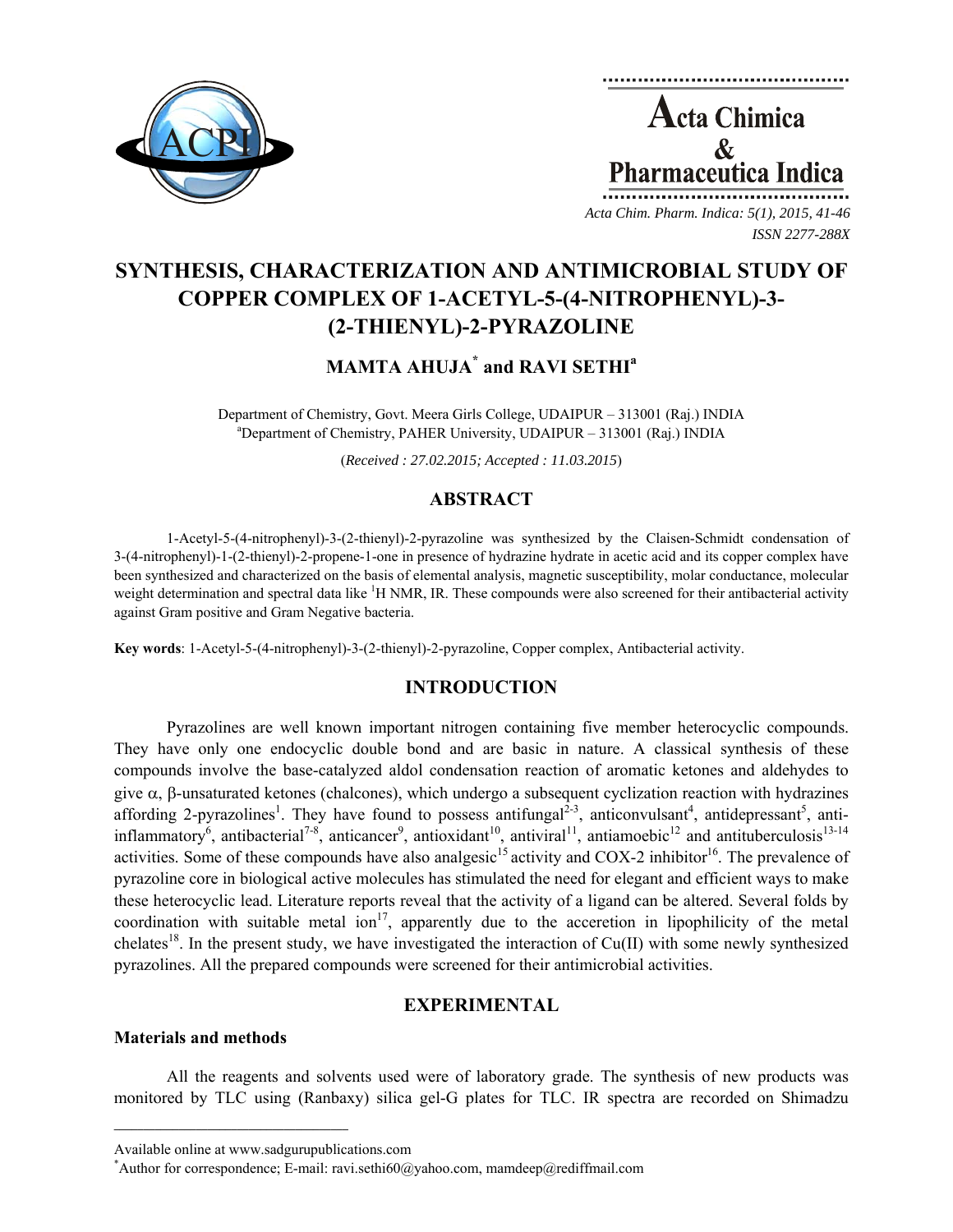FTIR 8400 (4000-400 cm<sup>-1</sup>). <sup>1</sup>H NMR spectra are recorded on Bruker Avance III NMR 400 MHz spectrometer using TMS as internal standard. Conductance values were determined in dry DMSO at  $10^{-3}$  M concentration on a digital conductivity meter NDC 732. C, H and N analysis were performed on an automatic elemental analyzer model Vario EL III. Magnetic susceptibility were measured on a sherwood magnetic susceptibility balance and copper was estimated by the atomic absorption spectrophotometer (Element AS, Model AAS 4141).

#### **Synthesis of ligand**

 $HL_1$  H 4-NO<sub>2</sub>

### Synthesis of 1-acetyl-5-(4-nitrophenyl)-2-pyrazoline (HL<sub>1</sub>)

The ligand was synthesized in two steps:

#### **Step-I: Synthesis of 3-(4-nitrophenyl)-1-(2-thienyl)-2-propene-1-one (chalcone)**

Acetylthiophene (0.02 mol) was dissolved in 5 percent methanolic sodium hydroxide (30 mL) with constant stirring and 4-nitrobenzaldehyde (0.02 mol) was added dropwise into it at 0-5ºC with continuous stirring for 8 hr. The stirrer was removed and the reaction mixture was kept over night. The reaction mixture was poured on ice cold distilled water, neutralized with dilute sulphuric acid and filtered, washed with cold distilled water, dried and the resulting chalcone was purified by recrystallization from methanol.

#### **Step-II: Synthesis of 1-acetyl-5-(4-nitrophenyl)-3-(2-thienyl)-2-pyrazoline (HL1)**

A solution of 3-(4-nitrophenyl)-1-(2-thienyl)-2-propene-1-one (0.01 mol) in acetic acid (35 mL) was refluxed with hydrazine hydrate (2.5 mL, excess) for 5-15 hrs. The progress of reaction was monitored by TLC. The reaction mixture was cooled overnight and poured onto ice-water. The separated solids was filtered, washed with distilled water, dried under vacuum and re-crystallized from methanol.

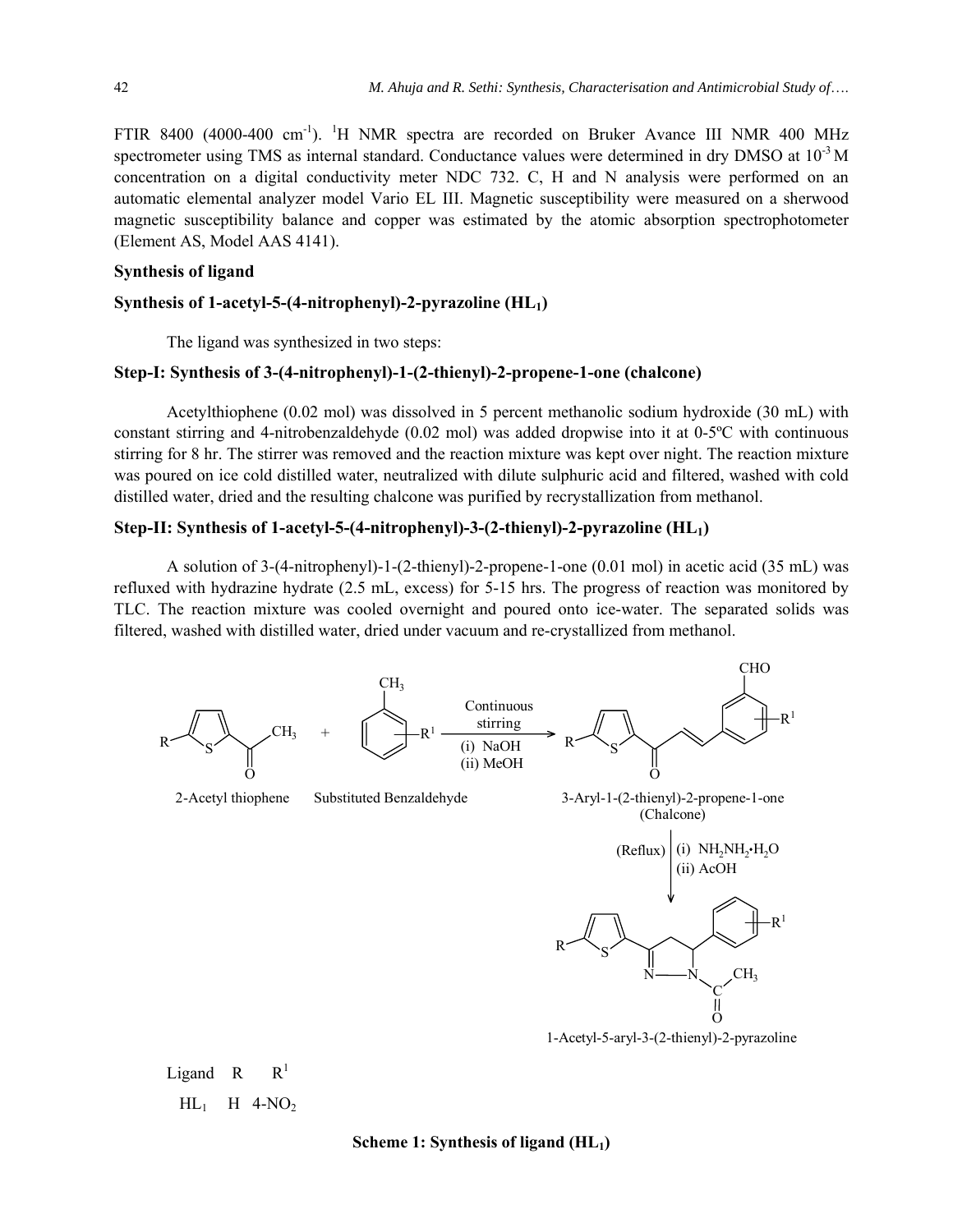Ligand (HL<sub>1</sub>) Yield: 70%, m.w. 315.2 g/mole; <sup>1</sup>H NMR (400 MH<sub>Z</sub>, DMSO-D<sub>6</sub>) δ: 7.073-8.256 (7H, m, Ar- H & thienyl H), 5.632-5.674 (1H, dd, C<sub>5</sub>-H), 3.807-3.881 (1H, dd, C<sub>4</sub>-Hcis), 3.111-3.168 (1H, dd, C<sub>4</sub>-H trans), 2.408 (3H, s, COCH<sub>3</sub>); IR (KBr)  $v_{\text{max}}$  cm<sup>-1</sup>: 1666 (C=O), 1512 (C=N), 1452, 1406 (C=C), 1342 (C-N), 835 (N-N), 707 (C-S): Anal. Calcd for C<sub>15</sub>H<sub>13</sub>N<sub>3</sub>O<sub>3</sub>S, C, 57.1; H, 4.1; N, 13.3%. Found C, 57.0; H, 4.2; N, 13.2%.

#### **Synthesis of copper complex of 1-acetyl-5-(4-nitrophenyl)-3-(2-thienyl)-2-pyrazoline**

A mixture of metal salt, copper chloride and ligand (1:2) in ethanolic medium was refluxed for 1-4 hrs. Metal Salt (0.002 mol) was dissolved in minimum amount of water and added slowly with continuous stirring of ethanolic ligand (0.004 mol) solution. The pH of the solution was maintained around 7 by adding 1% alcoholic ammonia solution. The resulting mixture was refluxed on water bath 4 hrs. A coloured product appeared on standing and cooling the above solution. The resulting precipitates was filtered off, washed several times with aqueous ethanol and dried under reduced pressure at 50-60ºC.

Copper complex: Yield: 64%, m.w. 764.91 g/mole; μ<sub>eff</sub> (B.M.) 2.10; IR(KBr) υ<sub>max</sub> cm<sup>-1</sup>: 1616 (C=O), 1480 (C=N), 1344 (C-N), 849 (N-N), 705 (C-S), 500 (M=O), 441 (M-N), 285 (M-Cl); Anal. calcd for  $C_{30}H_{26}Cl_2CuN_6O_6S_2$ , C, 47.0; H, 3.4; N, 10.9; Cu, 8.3% Found C, 47.2; H, 3.5; N, 10.8; Cu 8.1%.

#### **Antibacterial activity**

Antibacterial activity of the ligand and metal complex was evaluated at Department of Microbiology, M. L. Sukhadia University, Udaipur (Raj.). The synthesized compounds were screened for antibacterial activity by Agar Disc Diffusion method<sup>19</sup> against Gram-positive bacteria *Micrococcus luteus*, *Staphylococcus aureus* and Gram-negative bacteria *Escherichia coli*. Nutrient agar (Microgen, India) was used for bacteria culture. The culture strains of bacteria were maintained on nutrient agar slant at  $37 \pm 0.5^{\circ}$ C for 24 hrs. The known compounds Amoxicillin was used as standard drug for antibacterial comparision study. The compounds were tested at a concentration at 500 μg/mL in DMSO. The diameter of zone of inhibition was measured in mm. DMSO was used as a control. Around 30 mL of sterile nutrient agar media for bacteria was poured into sterile petri dishes and allowed to solidify. The media was seeded with the organism by spread palate method using sterile L-roads and loops. Holes of 6 mm. diameter were punched carefully using a sterile cork borer and these were completely filled with the test solutions. The bacterial petri plates were kept in incubator at 37ºC for 24 hrs and then the zones of inhibition were measured.

|                                                            | Zone of inhibition (in mm.) |                       |                  |
|------------------------------------------------------------|-----------------------------|-----------------------|------------------|
| <b>Compounds</b>                                           | $Gram +ve$                  |                       | Gram -ve         |
|                                                            | <b>Micrococcus luteus</b>   | Staphylococcus aureus | Escherichia coli |
| $\left[ \text{Cu}(\text{HL}_1) \, {}_2\text{Cl}_2 \right]$ | 21                          | 20                    | 18               |
| $HL_1$                                                     | 17                          | 16                    | 15               |
| Standard drug (Amoxicillin)                                | 22                          | 20                    | 21               |

#### **Table 1: Antibacterial activity of ligand and its metal complex at 500 μg/mL (ppm)**

### **RESULTS AND DISCUSSION**

In the present work, Claisen-Schmidt condensation of substituted aromatic ketone with aldehyde in alkaline methanol yielded 1, 3-diaryl-2-propen-1-one. The required ligand  $HL_1$  was obtained by the reaction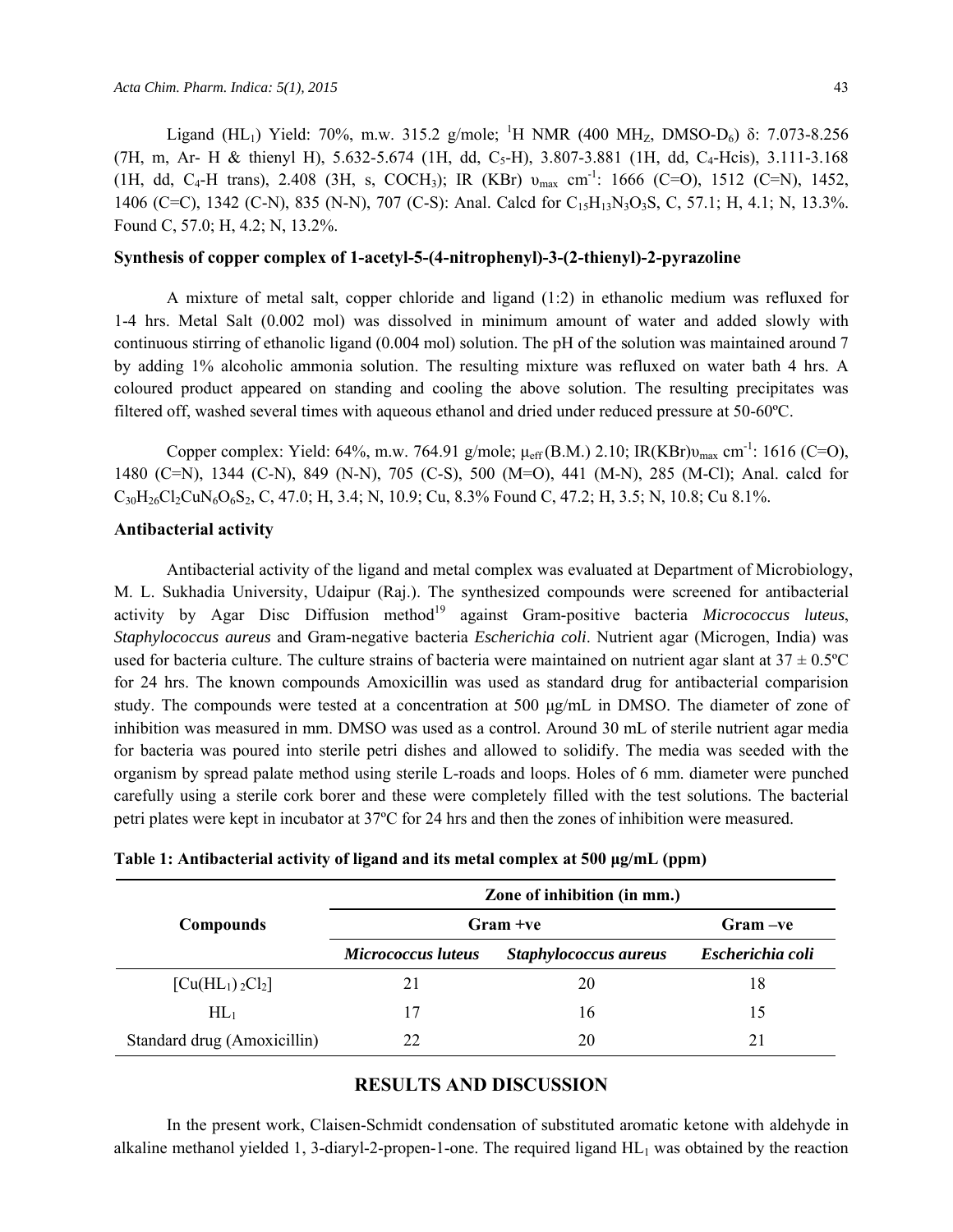of 1, 3-diaryl-2-propen-1-one with hydrazine hydrate in acetic acid. The copper complex was synthesized by reacting the respective ligand and metal ion solution in 2:1 stoichiometric ratio in alkaline medium. The synthesized ligand and complex were characterized by elemental analysis and spectral measurements. All the compounds are coloured solid, non-hygroscopic at room temperature. The <sup>1</sup>H NMR spectra of the ligand showed a multiple in the region 7.073-8.256 ppm assigned to the aromatic protons of phenyl and thienyl moieties. The acetyl protons appeared in the regions  $2.408$  ppm as singlets. The Cis C<sub>4</sub>-H was absorbed at downfield 3.807-3.881 ppm as compared to its trans analogue 3.111-3.168 ppm. A double doublet in the region 5.632-5.674 ppm was assigned to  $C_5$ -H. The integral proton ratio of various groups in the spectrum of each ligand was tenable with the proposed structure.



**Fig. 1: 1 H NMR spectra of ligand [HL1]** 

IR spectra of these ligand gave characteristic absorption frequencies in the region 1666 cm<sup>-1</sup> and 1512 cm<sup>-1</sup> assigned to v (C=O) and v (C=N) vibration, respectively. The stretching vibration for aromatic (C=C) appeared in the region 1452, 1406 cm<sup>-1</sup> and  $\nu$  (C-N) vibrations were observed in the regions 1342 cm<sup>-1</sup> <sup>1</sup>. A strong band in the region 835 cm<sup>-1</sup> was attributed to v (N-N). The thienyl C-S stretching vibrations were observed in the region  $707 \text{ cm}^{-1}$ .

Copper (II) complex suggested a bidentate behaviour of the ligand, which were found to coordinate through pyridyl nitrogen and carbonyl oxygen. The coordination through pyridyl nitrogen and carbonyl oxygen was indicated by negative spectral shift of  $\nu$  (C=N) vibration from 1512 to 1480 cm<sup>-1</sup> and  $\nu$  (C=O) vibration from 1666 to 1616 cm<sup>-1</sup>. The participation of nitrogen was further confirmed by shifting of v (N-N) frequency to a higher wave number from 835 to 849 cm<sup>-1</sup>. The bands at 707 cm<sup>-1</sup> ascribed to thiophene ring stretching vibration in the spectra of ligand remained almost unchanged after complexation 705 cm<sup>-1</sup>, clearly indicating the non-participation of sulphur or thienyl group in coordination. The non-ligand bands observed in the region 500, 441 and 285 cm<sup>-1</sup> were assigned to υ (M-O), υ (M-N) and υ (M-Cl) modes, respectively.

The copper complex of HL1, showed maximum activity against *M. luetus* as comparison with the ligand HL1, which showed moderate activity. The copper complex displayed the highest antibacterial activity against *M. luteus* and *S. aureus* under study, this was because of increasing of lipophilic layer of these complex and the chelation process dominantly effects the biological behaviour of the complex that is potent against microbial strains. The biological activity of the ligand and its metal complex is less as compared to the standard drug, the complex are more active than ligand.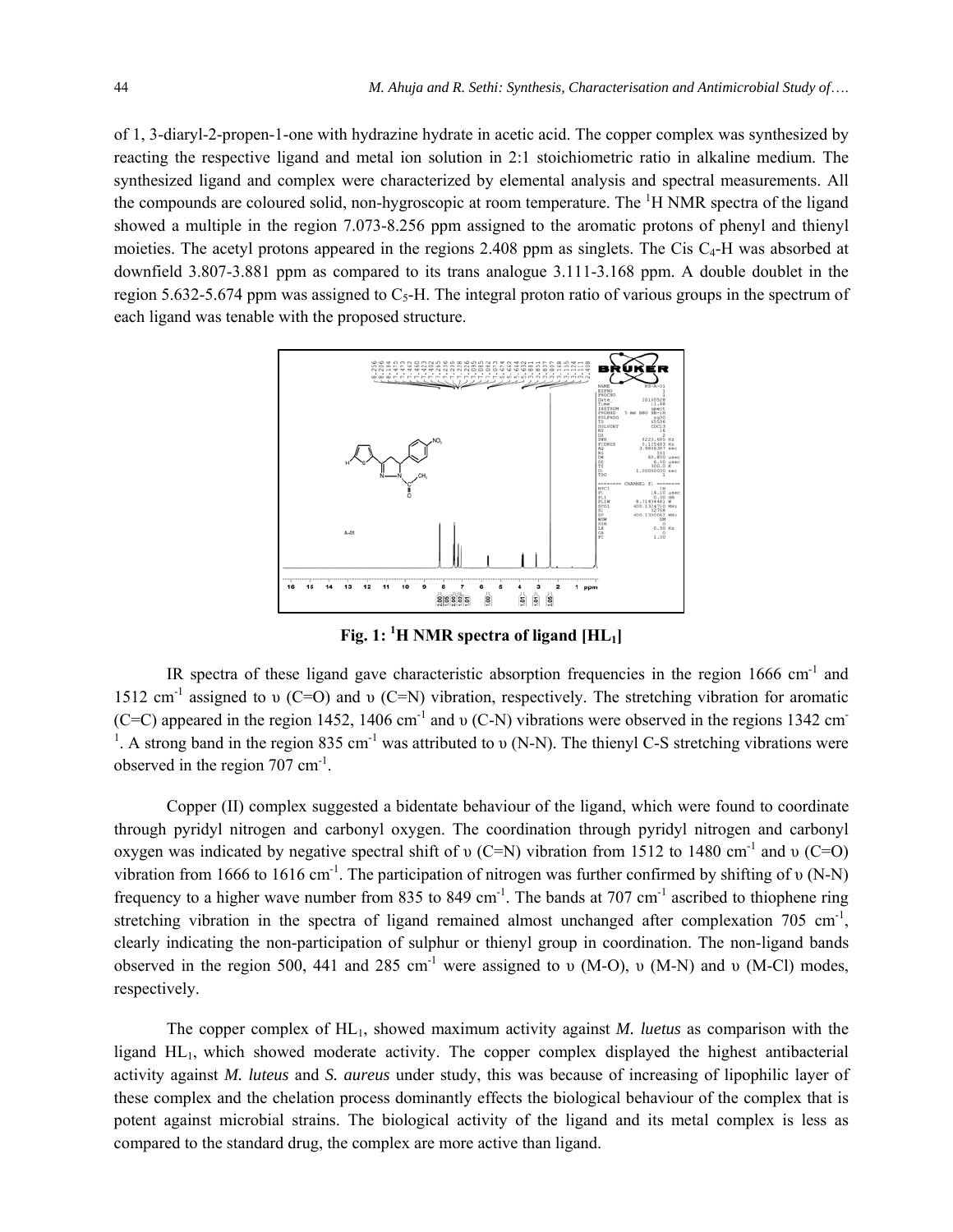

Fig. 3: IR spectra of  $\left[ Cu(HL_1)_2Cl_2 \right]$  complex

# **CONCLUSION**

Present research work involves synthesis of novel pyrazoline derivative and their copper complex to explore their antibacterial activity. Copper complex exhibited highest antibacterial activity against *M. luteus*, *S. aureus* and *E. coli*. The observed increase in antibacterial activities is attributed to the presence of 4-NO<sub>2</sub> in phenyl ring and thienyl moiety of synthesized compounds. Hence, it is concluded that there is ample scope for further study in developing these as good lead compounds for the treatment of bacterial strains.

### **ACKNOWLEDGEMENT**

We are thankful to Head, Department of Chemistry and Department of Pharmacy, Pacific University, Udaipur for providing necessary facilities and encouragement for the present research work. We are also thankful to Department of Chemistry (NFDD Center), Saurashtra University, Rajkot for IR and <sup>1</sup>H NMR spectral analysis. We are thankful to Department of Mines and Geology, Udaipur (Raj.) for AAS and elemental analysis and Department of Microbiology, MLSU, Udaipur (Raj.) for providing antibacterial activity.